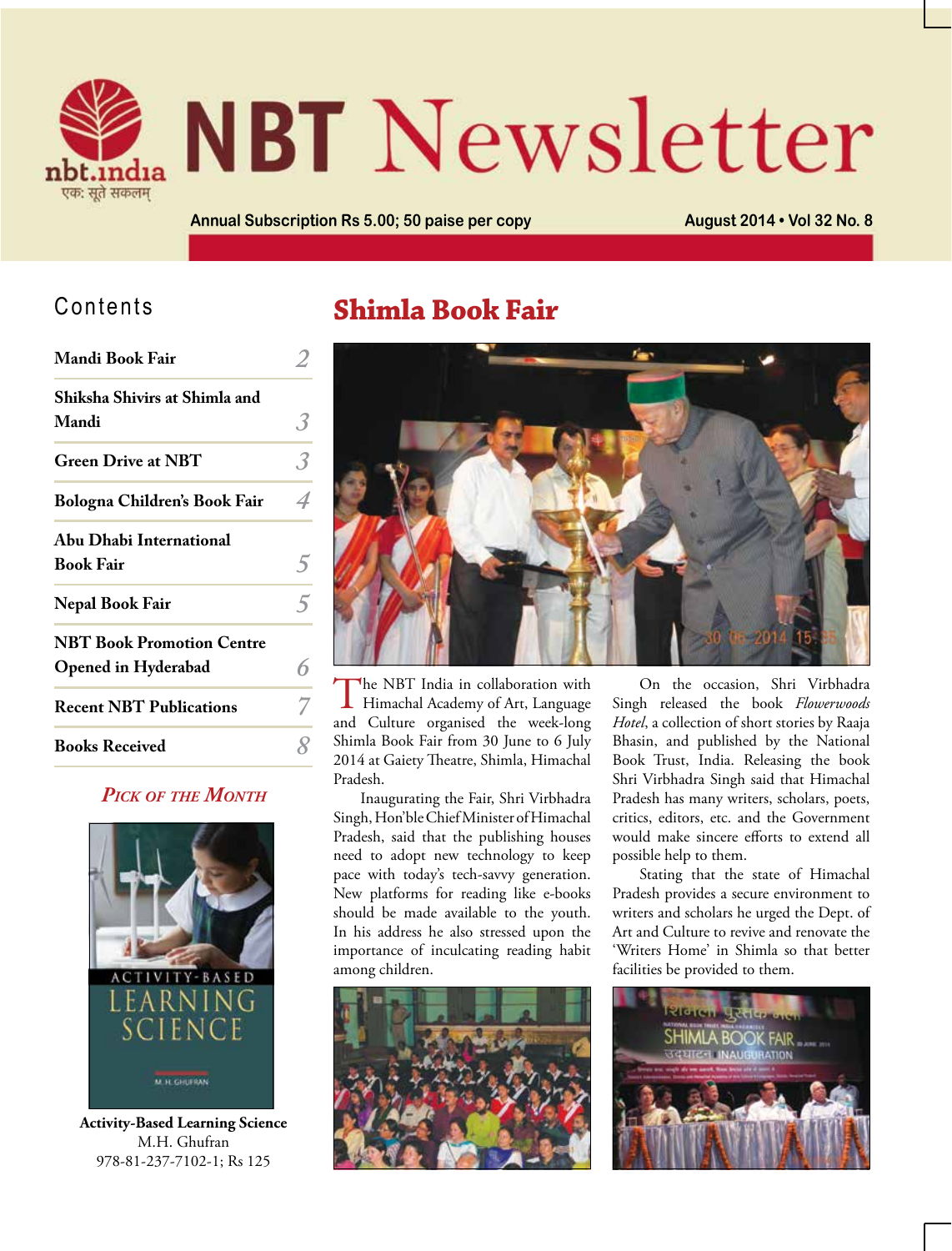He also released the books *Nari Vyatha Avem Anayaye Kvitayain* as well as monographs on *Manali* and *Nirmand*, published by HP Academy of Arts and Culture.

Speaking on the occasion Shri Om Thanvi, Editor, *Jansatta*, congratulated NBT for organising the Fair in Shimla. Ms. Rajee Seth, renowned writer, said that during her early days Himachal Pradesh provided her the creative spark to write.

In his address, Shri Arun

Kumar Sharma, Director, HP Academy of Art, Language and Culture, said that it has been the endeavour of the Academy to organise book fairs and hope to hold more books fairs in future.

Earlier, Dr. M.A. Sikandar, Director, NBT India in his welcome address said that NBT was committed to the

## **Mandi Book Fair**

The National Book Trust, India in collaboration with the District administration, Mandi, Himachal Pradesh and the Himachal Art, Language and Culture Academy, Shimla organised the Mandi Book Fair from 16 to 22 June 2014 at the Madhya Paddal Maidan, Mandi.

Inaugurating the Fair, Shri Devesh Kumar Mishra, District Magistrate, Shimla said, "Books

encompass knowledge of thousands of years. There can never be a substitute for books, even in the Internet age." Stressing on the need to develop the habit of reading in children, he added that, "to develop and sustain the habit of reading in children, we







promotion of books and reading. In trying to make good books accessible, Dr. Sikandar said, "NBT has entered into an MoU with the Dept. of Posts to make NBT books available for sale at select post offices." Besides, "keeping in view the needs of young generation, the NBT is also venturing into e-publishing. About 500 titles are being made available in e-book format," he added.

Others who were present on the occasion included Shri Sanjay

Chauhan, Mayor, Shimla; Shri Tikendar Panwar, Deputy Mayor; Shri Dinesh Malhotra, Deputy Commissioner, Shimla; and Shri D.W. Negi, Superintendent of Police, Shimla.

Later, Shri Virbhadra Singh visited the NBT stall and browsed through the books on display.



must lay the foundation in their minds from the very beginning". Other guests at the inauguration, who shared their views with the audience included Dr Prem Janmejay and Dr Shyam Sakha Shyam.

A number of literary and cultural

programmes were held during the seven-day Book Fair which included book releases, seminars



and talks, and competitions for children. Many distinguished speakers who participated in the programmes included Dr Harish Naval, Dr Suresh Rituparna, Dr Dhananjay Singh, Dr Divik Ramesh, Shri Suresh Sen Nishant, Shei Ajay, Shri Aatma Ranjan, Shri Dinu Kashyap, Dr Satyapal Sehgal, among others.

The Fair was attended by a number of guests, book lovers,

teachers, students, librarians, media and children.

Dr Lalit Kishore Mandora, Hindi editor, Shri Rajeev Choudhary, Asst Director and Shri Mayank Surolia, Asst Director coordinated the Fair.



**<sup>2</sup> NBT NEWSLETTER AUGUST 2014**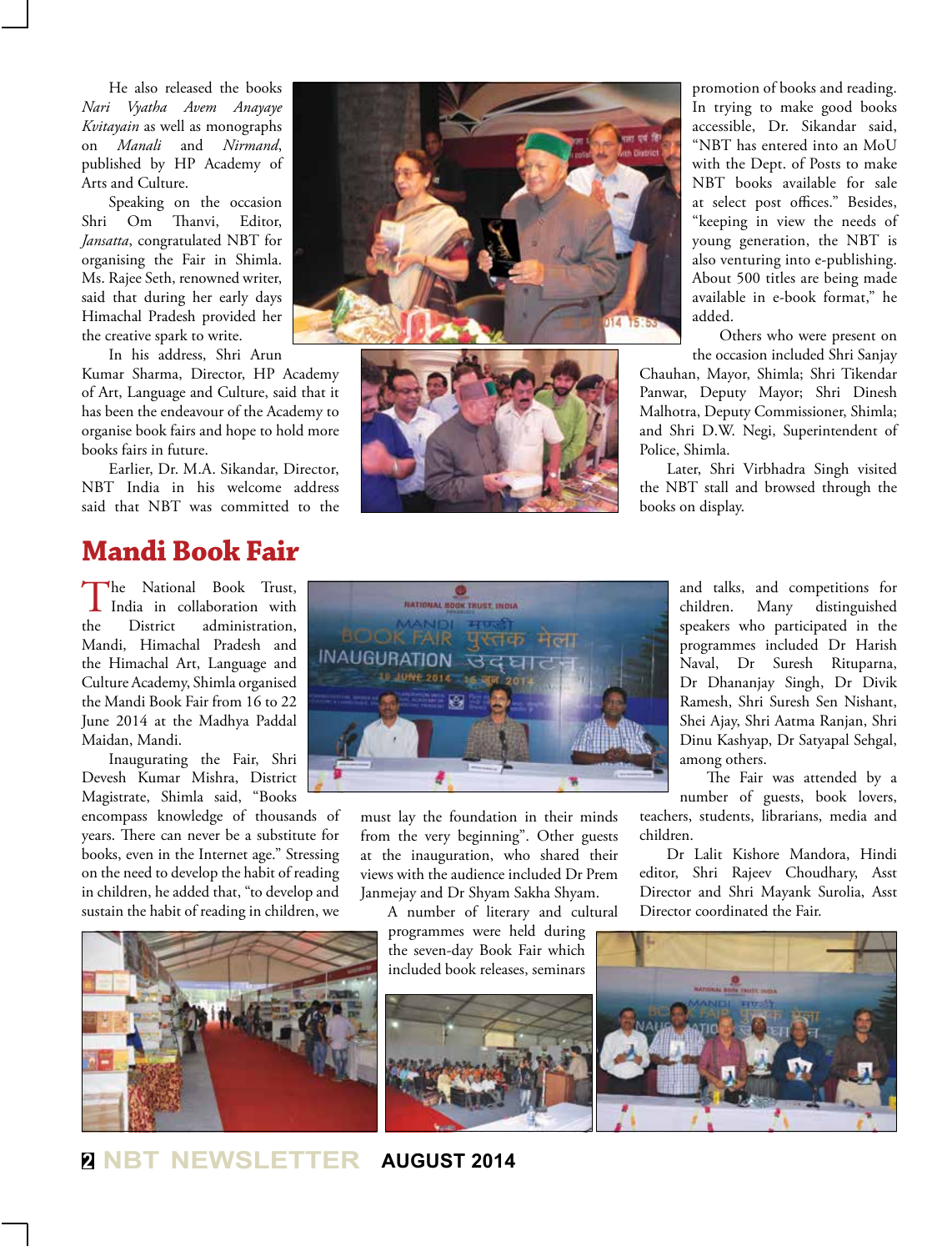## **Shiksha Shivirs at Shimla and Mandi**



In a series of Shiksha Shivirs that are being organised by National<br>Book Trust, India across the country to promote books and n a series of Shiksha Shivirs that are being organised by National reading habit amongst children especially in the region with high concentration of SC and STs, several book related events were organised at Shimla, Mandi and Pandoh (Mandi District) in Himachal Pradesh.

During the NBT-Shimla Book Fair (30 June–6 July 2014), a 2-day Shiksha Shivir was organised at the Gaiety Theatre, Shimla from 3 to 4 July 2014. Several events for children like recitation of poetry, storytelling, story making and book discussions were held in the Shiksha Shivir. More than 300 children from different schools participated in these events. Shri Srinivas Joshi, Ms Vidhupriya Chakraborty, Principal, St. Thomas School, Shri Ajay Sharma, Assistant Director, Education and Shri S R Harnot, eminent writer were the resource persons.

During the NBT-Mandi Book Fair (16-22 June 2014), a 2-day Shiksha Shivir was organised at Government Centre





Primary School, U-Block, Mandi on 19 June 2014. The Shivir was inaugurated by Ms Mukta Thakur, Block Education Officer of Bal Mandi. Many fun-filled and creative activities for children including storytelling, drawing competition, paragraph writing, mental maths etc. were held. More than 250 students from different schools of Bal Mandi, Mangwai, Dhanhera, Old Mandi, Chipru, Kaliyaar and New Colony Mandi participated in these activities.

On 20 June 2014, the Shiksha Shivir was organised at Government Primary School, Pandoh, District Mandi. The Shivir was inaugurated by Shri Ramesh Vidyarthi, Deputy Director, Elementary Education. Many creative activities and competitions for children were held where more than 200 children from different schools participated.

Shri Manas Ranjan Mahapatra, Editor, NCCL, and Ms Sunita Narotra from the Exhibition section, NBT, coordinated the programmes.



## **Green Drive at NBT**

To promote the Green Initiative,<br>
students from Ryan International<br>
Salman Dalling and Lindsch School, Rohini, New Delhi, visited the NBT headquarters at Vasant Kunj, New Delhi on 3 July 2014. Titled 'Embracing the Green', the initiative, under the project 'Harit Vasundhara' is an awareness drive among children to plant more trees in the society around them so that children understand the importance of trees and the effect that the depreciation of forest cover and cutting of trees is having on our environment and climate globally,

and in turn on our lives.

The students, accompanied by their teachers, planted saplings in the gardens



of the NBT headquarters along with Dr. M.A. Sikandar, Director, NBT, and Mohd. Imranul Haque, Dy. Director (Sales). The children had also made posters to make people aware of the importance of the green drive.

Congratulating their efforts, Dr. Sikandar praised the students for their initiative to save the environment and our Earth. He encouraged the students to continue their mission in planting more trees in their houses, societies, and localities as well.

**AUGUST 2014 NBT NEWSLETTER <sup>3</sup>**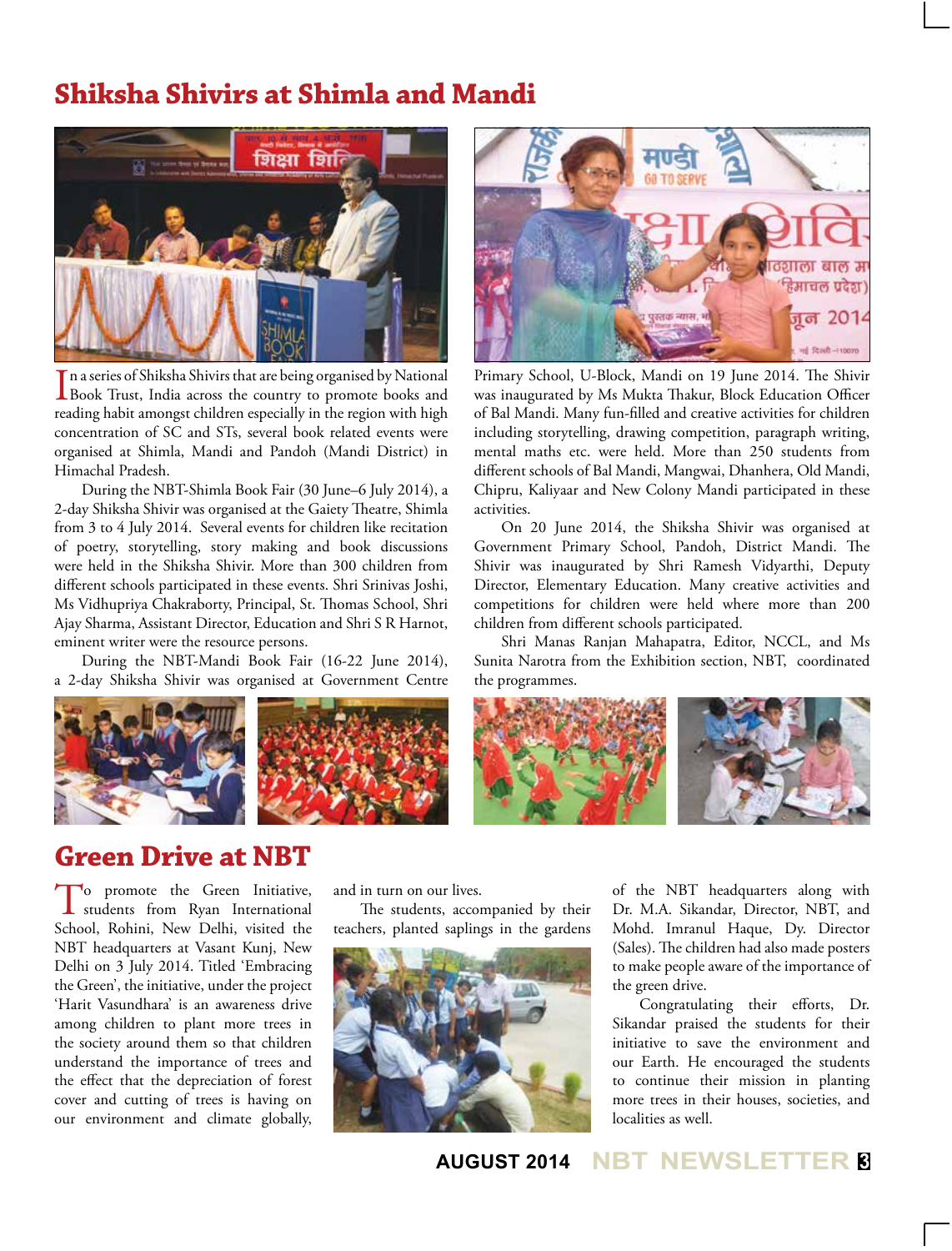## **Bologna Children's Book Fair**

Since 1963 the Bologna<br>Children's Book Fair has been a leading international event for children's publishers. The exhibition gives everyone the chance to discover the latest market trends in the book industry, to meet the publishers and rights editors from across the world and also the illustrators and the authors.

This year the Fair was held from 24 to 27 March 2014, with over 1,200 exhibitors from across



licensing sector. This year the Book Fair launched Bologna Digital, a new initiative

The various Cafes Illustrators, Authors, Digital and Translators — were attended by many, as were the meetings and seminars for trade visitors, workshops for print and electronic publishers and public readings by authors for the general public.

The various Awards announced and handed over during the Book Fair to a range of sector categories were also a highlight to the fair.



74 countries of the world. Brazil, this year's guest of honour country, brought a delegation of 55 illustrators and was represented on the first day by its Minister for Culture, Ms Marta Suplicy. According to the Fair authorities, more than 30,000 illustrators, writers, exhibitors and trade operators from all over the world visited the fair.

Bologna Licensing Trade Fair and Expopixel provided a comprehensive overview of the publishing, animation and

that saw experts and professional operators come together to roll out a programme focusing on the digital media

market.





The National Book Trust, India put up an exhibition of more than 160 books from 20 Indian publishers in its stall. A special catalogue of these books was also published. There were good enquiries for rights of NBT books especially from African countries like Ivory Coast and Ghana.

Shri Rubin D'Cruz, Malayalam editor, NBT, represented the Trust at the Fair.

#### **Kashmiri Advisory Panel Meeting**

The Kashmiri Advisory Panel<br>
meeting was held on 27 June 2014 in the Committee Room, at the NBT India, New Delhi.

The Meeting was presided over by Dr M.A. Sikandar, Director, NBT. The members of the Panel included Dr Aziz Hajini, Smt. Rukhsana Jabeen, Shri Ghulab Nabi Aatish, Shri M.K. Raina, Shri Piyarey Lal Hatash, Dr Abdul Majid Baba and Dr Ratanlal Shant. From the



NBT, Shri Pradip Chhabra, Deputy Director (Exhibition), Shri Debu Sarkar (Art Cell), Shri Dwijendra Kumar, Asst editor, English, Shri Tarun Davey, Asst Director (Production), and Shri Devi Din, Production Asst, were also present in the meeting.

The members discussed about bringing out more books in Kashmiri language, and also discussed about publishing books in Ladakhi language.

#### **<sup>4</sup> NBT NEWSLETTER AUGUST 2014**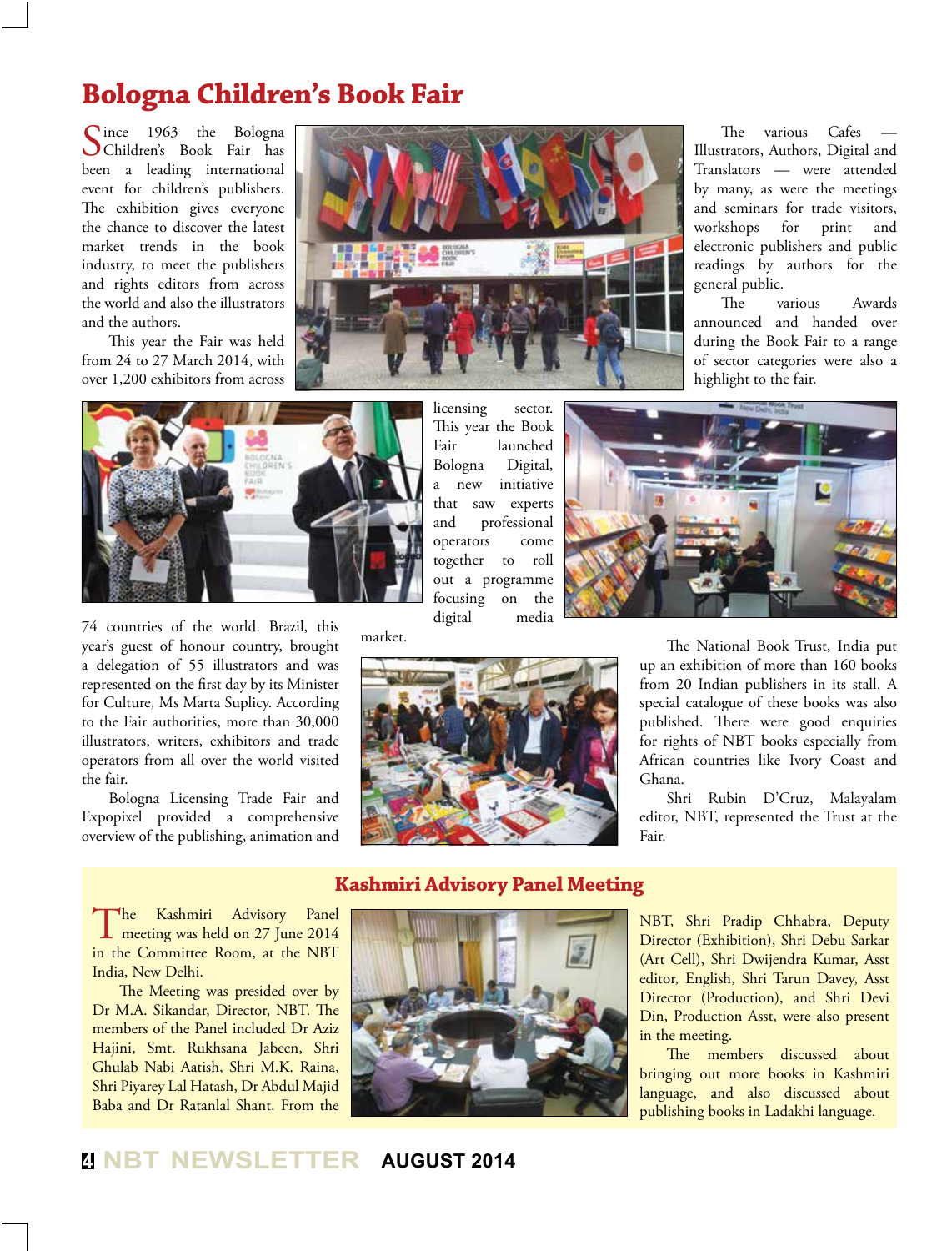## **Abu Dhabi International Book Fair**

The 24 edition of Abu Dhabi<br>International Book Fair was organised from 30 April to 5 May 2014 at the Abu Dhabi National Exhibition Centre, Abu Dhabi.

The Fair was inaugurated by His Highness General Sheikh Mohammed Bin Zayed Al Nahyan, Crown Prince of Abu Dhabi and Sheikh Nahyan Bin Mubarak Al Nahyan.

Continuing its tradition of creating a platform for entertaining and engaging activities, the ADIBF brought together a host of programmes that provides for a learning opportunity spanning age groups and transcending cultural

differences. These included seminars, workshops, family and community events, author's corners, illustrators' corners, children's corners as well as





entertainment programmes like Black Box Cinema project featuring a number of Emirati films screened throughout the Fair and Gourmet corners where top chefs entertained the visitors with their culinary expertise.

Some of the new initiatives at the Fair this year were Tawaqee or Autographs

sessions, the DAAD project aimed at creating awareness and building connections between authors, readers and publishers, and the Arab Rights Showcase featuring the best in new publications in Arabic for which foreign rights are available.

This year the Guest of Honour country

was Sweden which offered a glimpse into its literary and cultural legacy with a range of programmes and participation of notable Swedish authors, poets and painters.

About 1125 exhibitors from over 57 countries participated at the Fair with a display of publications in 33 languages. NBT participated at the Fair with a representative display of about 400 titles from 30 publishers across the country.

The ADIBF combines immense networking and business opportunities as well as a rich fare of cultural and educational programmes for publishers and visitors alike.

Shri Imranul Haque, Dy. Director (Sales), NBT, respresented the Trust at the Fair.



## **Nepal Book Fair**

With the theme 'Moving away<br>
from ignorance', the 18th Nepal Education & International Book Fair was organised from 29 May to 5 June 2014, at Bhrikuti Mandap, Kathmandu, Nepal. The Fair was inaugurated with a short welcome address by Mr. Banevata Thapa, President, NBPAN, in the presence of many eminent writers as well as other dignitaries.

NBT India participated in the Fair with an exhibit of over 500 titles in Hindi, English and Nepali.

Biographies, social studies, fiction and children's books were a major attraction.



According to Shri Imranul Haque, Dy. Director (Sales), NBT, "the sale of NBT

books was comparatively higher this year than in the previous years. There is a lot of interest for books from India and particularly NBT. Low price and quality content makes NBT books attractive to the readers."

Shri Sunil Kumar Yadav and Shri Suresh Kumar from the Exhibition and Sales sections of NBT coordinated the exhibit and sale of NBT publications.

**AUGUST 2014 NBT NEWSLETTER <sup>5</sup>**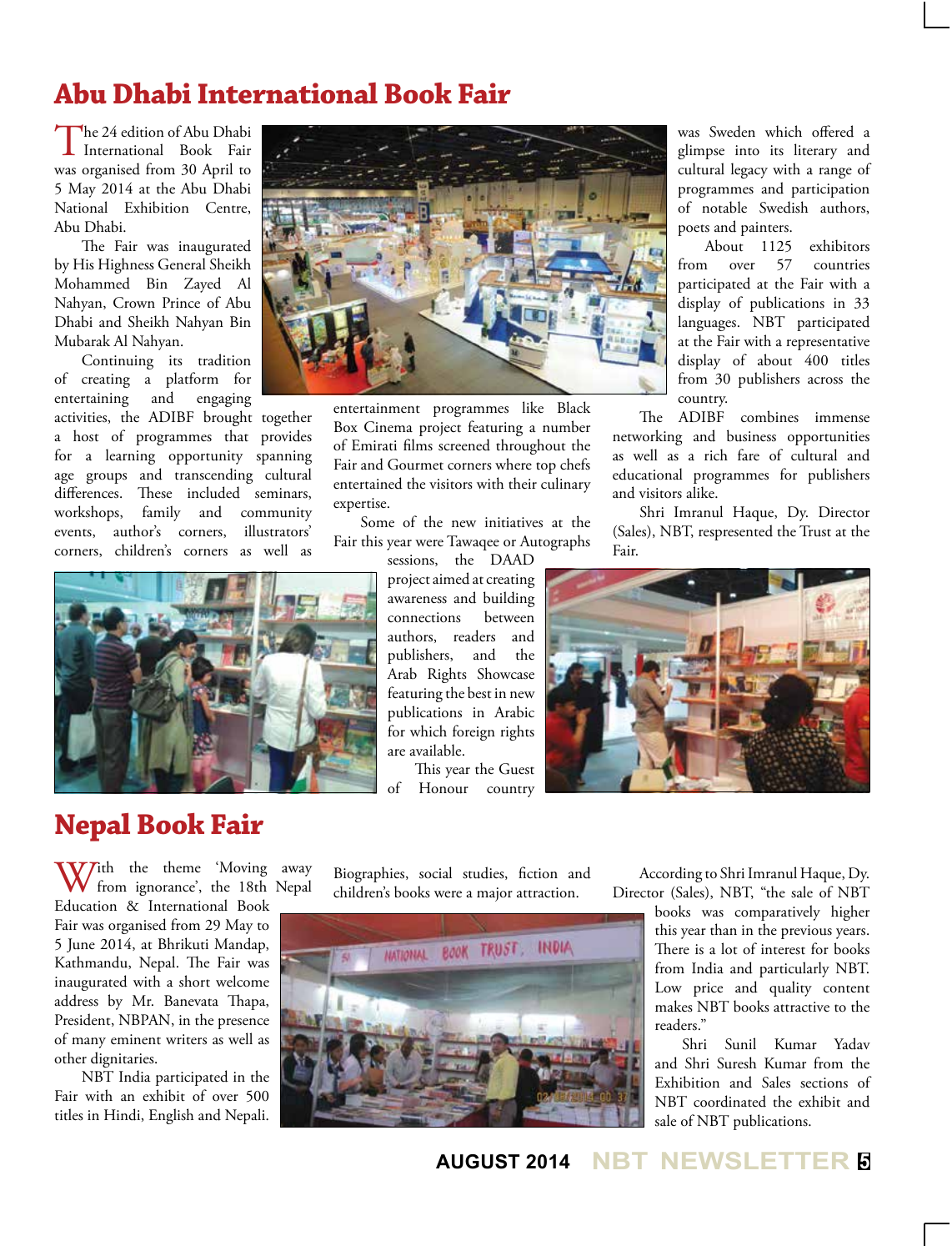## **NBT Book Promotion Centre Opened in Hyderabad**

In its efforts to make NBT<br>books accessible to a wider n its efforts to make NBT reading public, the NBT had initiated opening of book promotion centres at various major cities across the country.

NBT has now opened the Hyderabad Book Promotion Centre-cum-Book Shop at the Andhra Mahila Sabha building, Osmania University Road, Hyderabad.

It was inaugurated by M. Buddha Prasad, Hon'ble Dy. Speaker, Andhra Pradesh

Legislative Assembly on 21 July 2014. The occasion was graced by the presence of Prof. N. Gopi, eminent writer; Prof. V. Ramakrishna, eminent historian; and Ms K. Lakshmi, President, Andhra Mahila Sabha.

Besides, a wide array of books in





English, Hindi and other Indian languages, the BPC also has an activity room to bring together all the literature enthusiasts.

Talking to media persons, Dr. M.A. Sikandar, Director, NBT, explained the concept of book promotion centre. "Book promotion centre is a concept under the 12-year plan of the central government and it was launched to encourage readers and authors of all the languages. In Hindi, such a place is well known by the term 'book adda,' a concept similar to a literary club where people come together and talk about books and take part in different literary activities. Another aspect of the programme is the mobile exhibition van that goes to various villages for the

#### **Rajbhasha Workshop in Goa**

The Institute of Public Administration<br>
(IPA), Bangalore had organised a two-day workshop in Varca, Goa on 19 and 20 May 2014 on the correct procedure of filling-up the Inspection Questionnaire of the Committee of Parliament on Official Language (Hindi).

The resource person at the Workshop, Dr H.S. Rana, Additional Director, IPA informed the participants about the history and background of the Official Language Act, the amendments, provisions, the policy, the updates, etc. In addition, he also talked in detail about the difficulties in execution of the policies, its solution, the inspection by the Committee of the Parliament on Official Language, and the importance

of the questionnaire.

Dr Rana facilitated in the filling-up of the sample Inspection Questionnaire and provided the participants with reference material in order to know and fill in the correct details.

The workshop was attended by about 50 participants from across the country from different ministries, departments, government offices, PSUs, including RBI, ONGC, IDBI, CSIR, HP, NLC, NHPC, etc.

From NBT Ms. Kanchan Wanchoo Sharma from the editorial and Ms Alpna Bhasin from Hindi cell, participated.

The workshop ended with Dr Subhash Kochhar, Director, IPA, Bangalore, proposing a vote of thanks.

convenience of the book lovers there. People who live in the rural areas do not have access to most of the books, which is one of the main reasons why we launched the mobile exhibition programme. Through these mobile exhibitioins we plan to cover a cluster of villages in every visit."

The book promotion centre is open to authors and other literary organisations to organise release functions and book related events.

Similar such centres that have come up in Chennai, Guwahati, Agartala and Patna. Kochi centre is to come up soon.

Dr. Pathipaka Mohan, Telugu editor at NBT is the officer-in-charge of the Hyderabad Book Promotion Centre.



#### **Committee on Sexual Harassment of Women at Working Place**

The meeting of the re-constituted NBT Committee on Sexual Harassment of Women at Workplace was held on 3 July 2014 in the Committee Room of NBT India, New Delhi.

Presided over by Dr Mahalakshmi, Associate Professor, Centre for Historical Studies (Jawaharlal Nehru University), New Delhi; the Members of the Committee included Ms Farida M Naik, Deputy Secretary, Ministry of Mines (Government of India); Ms Kanchan Wanchoo Sharma, Edit Asst, NBT; Shri Yashpal Singh, Assistant, NBT; and Ms Alpna Bhasin, Jr Translator, NBT.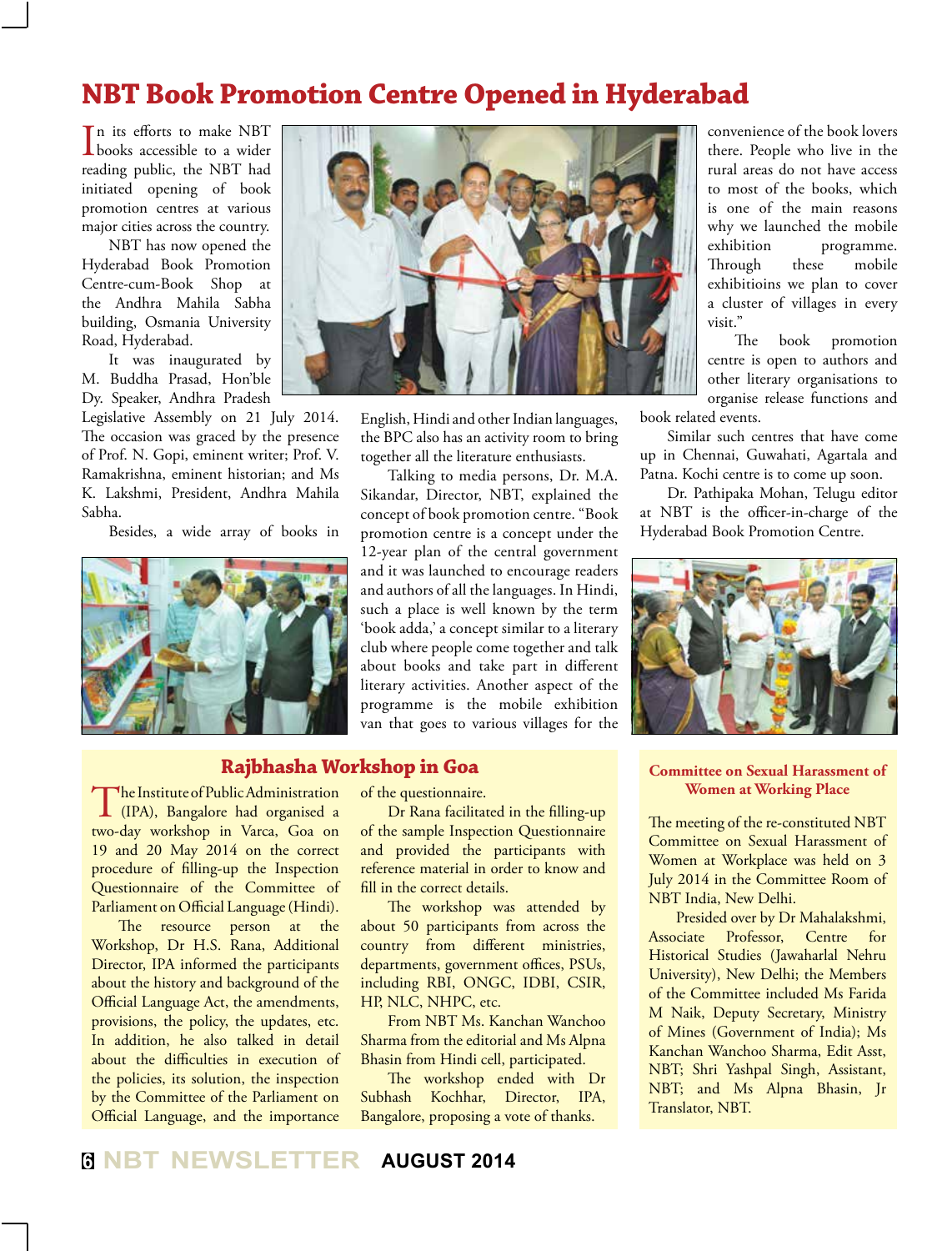## **Recent NBT Publications**

#### **Select Poems of Lakshminath Bezbaroa**

Krishna Dulal Barua (Ed. & Tr.) 67 pp, Rs 70 978-81-237-7181-6



Lakshminath was quite a pioneer in many forms of literature in Assamese. This select collection of Lakshimanth's Bezbaroa's poetry, many of them rendered into English for the first

time, will introduce Bezbaroa to a wider readership. When the nation celebrates Bezbaroa's 150th birth anniversary, the present collection is a tribute by National Book Trust, India to one of the country's greatest icons of literary and cultural renaissance.

**Nature's Gift** Utpal Talukdar 27 pp, Rs 45 978-81-237-6933-2

### **Books Received**

**Sexual Harassment at Workplace**; Gaurav Kumar; Universal Law Publishing Co. Pvt. Ltd., C-FF-1A, Dilkush Industrial Estate, G.T. Karnal Road, Delhi-110033; 978-93-5035-439- 1; Rs 175



The number of women in workforce is fast increasing, yet there is little or no change in attitudes towards women in the mindset of the community. The risk of women at work being victims of sexual

harassment from superiors or colleagues is endless. As the women gradually mustered courage to face the challenge, the Government of India enacted the Sexual Harassment of Women at Workplace (Prevention, Prohibition and Redressal) Act 2013. The book explains various aspects of the act, and discusses important cases related to the subject.

#### **Activity-Based Learning Science**

M.H. Ghufran 116 pp, Rs 125 978-81-237-7102-1



This book advocates the importance of activity based learning science, for it prepares learners to become selfreliant critical thinkers and knowledge constructors. The approach holds the potential to not only

develop a healthy bonding between the learner and the learned but also results in creating a positive teaching-learning environment. While engaging in such an activity, the skills of observation and questioning get enhanced which are crucial for the development of a scientific temper. The book, therefore, can serve as a guide to monitor the quality of teaching learning science for parents and school managers.

**Gandhi's Hind Swaraj: A New Paradigm, Agenda and Programme**; L.M. Bhole; Shipra Publications, LG-18-19, Pankaj Central Market, I.P. Extn., Patparganj Delhi-110092; 978- 81-7541-700-7; Rs 650



The book seeks to contribute to the debate on Hind Swaraj. It presents an in-depth analysis of a number of themes discussed by Mahatma Gandhi, showing Hindi Swaraj is relevant even today. The book discusses

the meaning of Hind and Swaraj, about civilisation and Swaraj, post-nationalism, environmental and ecological crisis, the question of speed, science and technology, industrialism, judicial and educational systems, religion and communalism, and action programme. The book may be an interesting read for the policy makers, researches and Gandhians.



**Little Elephant Throws A Party** Meenakshi & Tanmay Bharat 20 pp, Rs 40 978-81-237-7045-1

**So Many Smiles** Manoj Das 44 pp, Rs 75 978-81-237-7008-6



**When They were Children** Thangamani 180 pp, Rs 70 978-81-237-7001-7



**A Tale of Two Robots**; Mohan Sundara Rajan; Publications Division, Ministry of I&B, Soochna Bhawan, CGO Complex, Lodhi Road, New Delhi-110003; 978- 93-230-1930-7; Rs 85



An electronic message from aliens in outer space in the year 2040 triggers an unexpected turn of events. Two Earthly robots take on the aliens. But there are still some people

on Earth who rely on an octopus to deal with the aliens. Eventually, science prevails over superstition and humans regain control over robots. A science fiction for youngsters. A preview of the unfolding of frontiers of science and technology delightfully rendered as a story by an award-winning science writer, who has authored many popular science books for NBT.